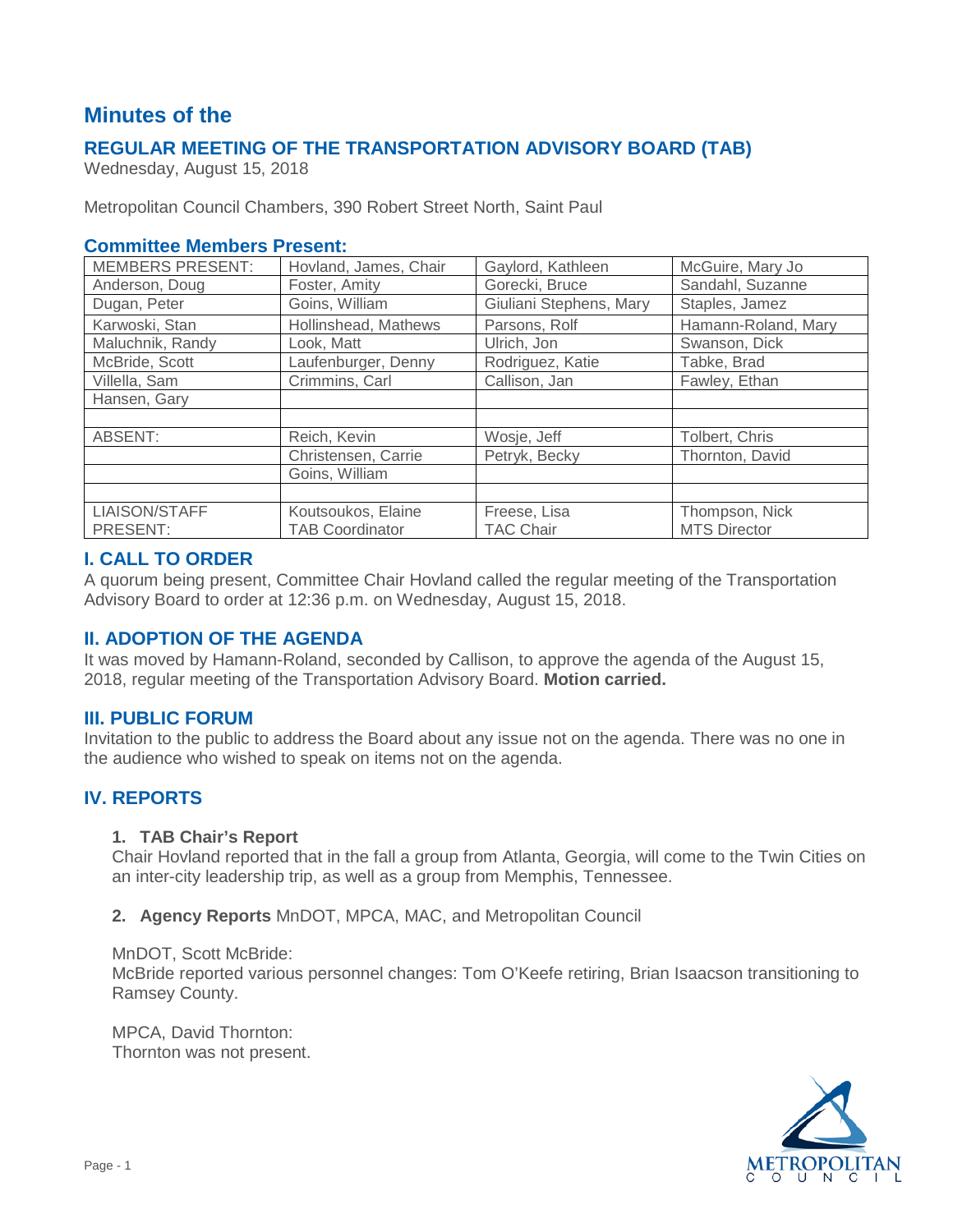#### MAC, Carl Crimmins:

Crimmins reported that the 2017 Annual Report has been published and he highlighted that the MSP Airport had 38 million passengers pass through last year, created \$16 billion dollars in annual economic output, and supported 86,000 jobs. MSP also has the most extensive noise mitigation program in the nation. Maluchnik asked about fees, Crimmins answered that MAC is in the lowest 25% for fees on tickets, and consultants help keep costs down. Chair Hovland asked if the \$2.5 billion dollars represented retail sales. Crimmins responded that it included parking, car rental, concessions, etc. and shared that 30 new restaurants are being added. Hollinshead inquired about the hotel. Crimmins said the soft opening was a few weeks ago and that a new trend has developed where CEOs fly in to the airport and rent a hotel meeting room, enabling same day meetings by having local staff come to the CEO at the airport.

#### Metropolitan Council, Katie Rodriguez:

Rodriguez reported that the State Fair is coming up and every year Metro Transit provides almost 700,000 rides. Some changes have had to be made to schedules and locations due to the Metro Transit operator shortage. McGuire asked if the State Fair reimburses costs. Rodriguez stated that the goal is to have it be revenue-neutral, but most of the Metro Transit State Fair drivers are working overtime.

### **3. Technical Advisory Committee Meeting Report**

Freese had nothing to report.

## **V. CONSENT ITEMS**

**1. Approval of Minutes from June 20, 2018** It was moved by Look, seconded by Anderson, to approve the minutes of the June 20, 2018, regular meeting of the Transportation Advisory Board. **Motion carried.**

# **VI. ACTION ITEMS**

**1. 2018-40** 2019 Unified Planning Work Program, Met Council

TAC Chair Lisa Freese introduced Metropolitan Transportation Services Senior Planner Katie White who presented this item.

Giuliani-Stephens asked for specifics about the overmatch, White answered that the overmatch is required by the increase in consultants, but the money is spread evenly.

It was moved by Anderson, seconded by Crimmins, that:

The Transportation Advisory Board recommend adoption of the 2019 Unified Planning Work Program (UPWP) for the Twin Cities Metropolitan Area. **Motion carried.**

**2. 2018-43** Federal Performance Measure Adoption, Met Council

TAC Chair Lisa Freese introduced Metropolitan Transportation Services Senior Planner David Burns and MnDOT Performance, Risk, and Investment Analysis Director Deanna Belden who presented this item.

Fawley asked about the safety performance measures, Burns answered that they were recommended for adoption in December 2017.

It was moved by McBride, seconded by Callison, that: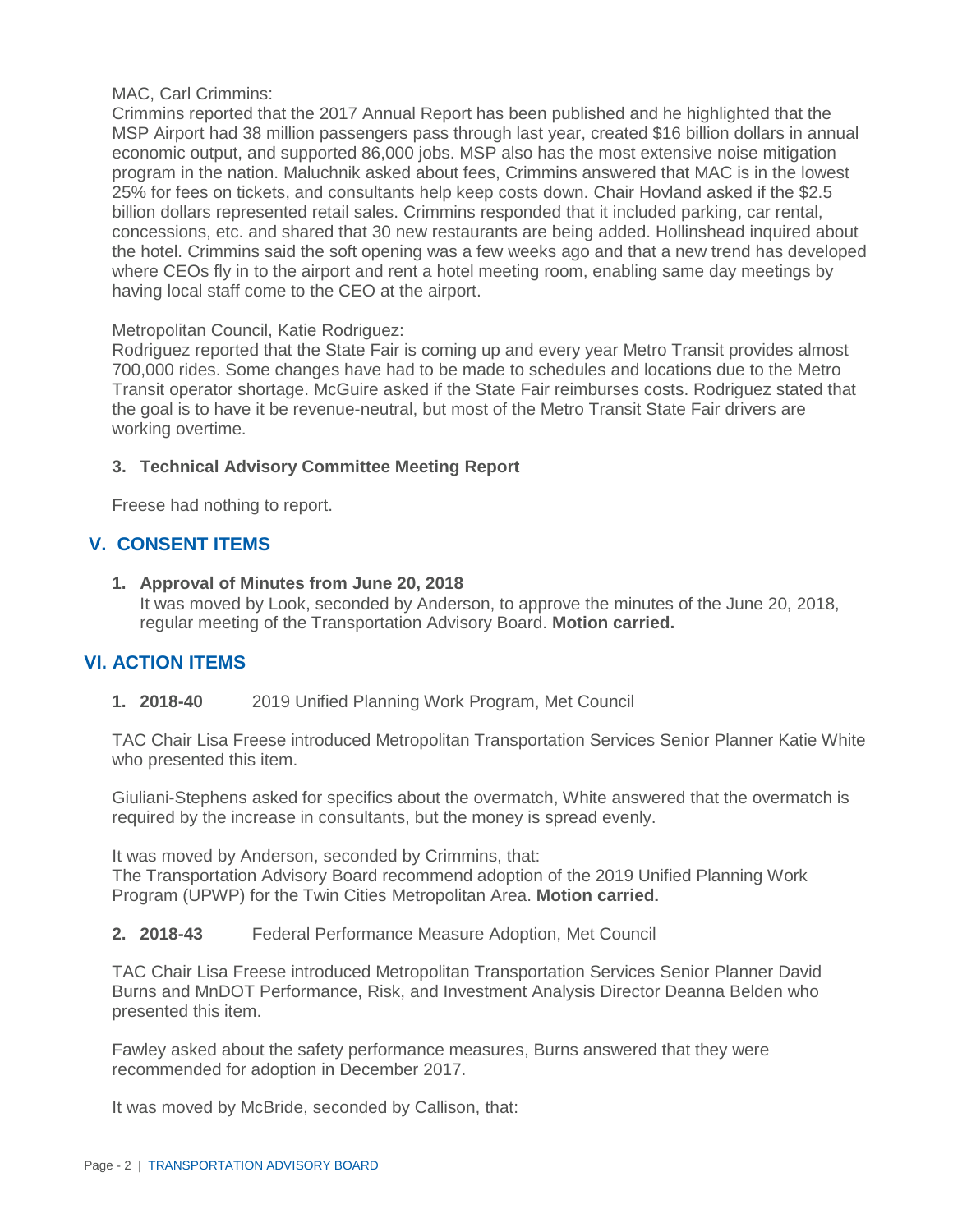The Transportation Advisory Board recommend that the Council adopt the federally required performance measure targets as follows:

- Concur with the adopted MnDOT Pavement/Bridge performance measure targets
- Set targets specific to the metro area for the System Reliability performance measures
- Concur with the adopted MnDOT Congestion Reduction (CMAQ) performance targets
- Concur with the regional transit agencies on the adopted 2018 Transit Asset Management (TAM) targets

### **Motion carried.**

**3. 2018-41** Scope Change: CSAH 50, Dakota County

TAC Chair Lisa Freese presented this item.

Gaylord commented that this is a safety improvement that adds to the project without any additional federal cost.

It was moved by Gaylord, seconded by Hamann-Roland, that:

The Transportation Advisory Board approve Dakota County's scope change request for its CSAH 50 roadway reconstruction project (SP # 019-650-016) to add a roundabout at the project's western terminus. **Motion carried.**

### **4. 2018-42** TIP Amendment: Scope Change CSAH 50, Dakota County

TAC Chair Lisa Freese presented this item.

There were no questions or comments from TAB members.

It was moved by Hamann-Roland, seconded by Gaylord, that:

The Transportation Advisory Board approve an amendment into the 2019-2022 TIP to add a roundabout to the western terminus of Dakota County's CSAH 50 reconstruction project (SP # 019- 650-016). **Motion carried.**

## **5. 2018-44** 2019-2022 TIP Public Comments

Metropolitan Transportation Services Senior Planner Heidi Schallberg presented this item.

Callison asked about staff responses, Schallberg said edits will be made before responses are sent to the commenter.

It was moved by Callison, seconded by Karwoski, that: The Transportation Advisory Board accept the 2019-2022 Transportation Improvement Program (TIP) Public Comment Report. **Motion carried.**

## **6. 2018-39** Approve Final 2019-2022 Transportation Improvement Plan (TIP)

Metropolitan Transportation Services Senior Planner Heidi Schallberg presented this item.

There were no questions or comments from TAB members.

It was moved by Callison, seconded by Parsons, that: